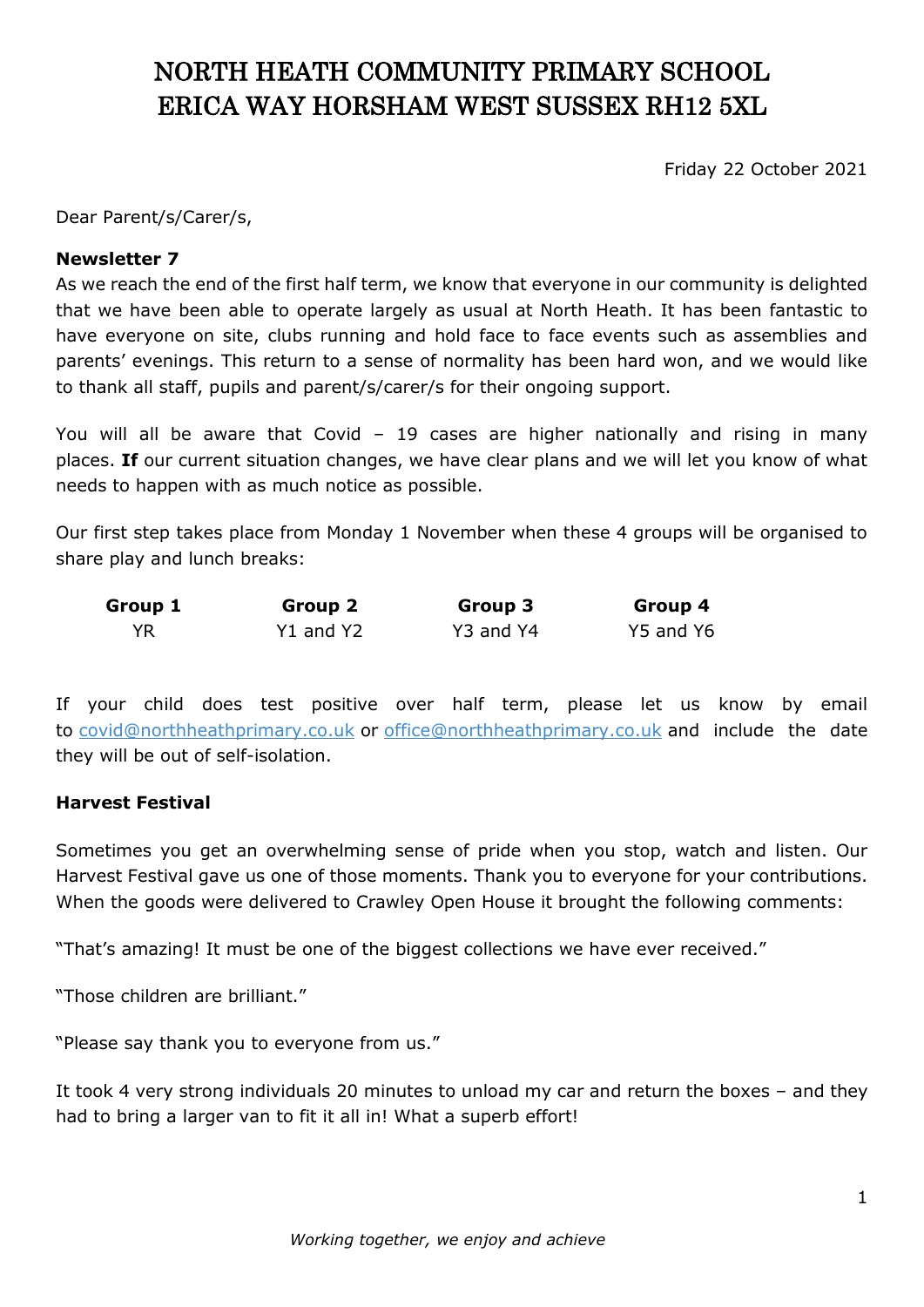## **Attendance**

We are always proud of the effort we all make to ensure excellent attendance for learning. Pleasingly, average pupil attendance is still running high at 97.14 %.

# **House Cup**

Current standings put Tilgate in the lead, with others close behind. We look forward to seeing how things proceed and wish every team the best of luck!

- 1.Tilgate 20
- 2.Ashdown 15
- 3.St Leonards 12
- 4.Owlbeech 10

## **Safeguarding**

Quite rightly, with a rise in online access, the safe use of the internet by children has been highlighted as a national agenda.

There are five ways in which the NSPCC advise parent/s/carer/s on how to keep their children safe when online gaming:

- 1.**Check the game's content** always check age ratings but remember they do not cover everything. It is important to check the game out yourself before letting your child play it.
- 2.**Know how to mute, block and report** help children understand that people they meet online may not always be who they claim to be. Some games let you mute, block and report other users. Make sure your child knows how to do this if someone in the game upsets them or makes them feel uncomfortable; or tells an adult about it.
- 3.**Be share aware** Remind your child not to give out any personal information, photos or videos to anyone online, even if they know them. If your child plays games with people they don't know, remind them not to take the conversation off the game and onto other social networks or into a private chat.
- 4.**Activate safety settings** Turn on parental controls on gaming consoles to help prevent children from downloading age inappropriate games or seeing harmful material.
- 5.**Keep the conversation going** Have regular conversations with your child about staying safe online. Agree what games are suitable to play and help them understand why others are inappropriate. Talk to them about the types of games they may be playing on game streaming websites.

#### **HELP!**

Whilst our trees are lovely, this half term break brings us the usual leaf litter. So that we can open safely on Monday 1 November, we are asking for your help to rake, collect and bag the leaves. Once we are on top of it, they are much easier to manage, but we do need your help.

Please try to join us in this task if you can, with a rake, as we celebrate the last day of British Summer Time on **Sunday 31 October from 2.30 – 4.00 PM**. We'll provide the bags!